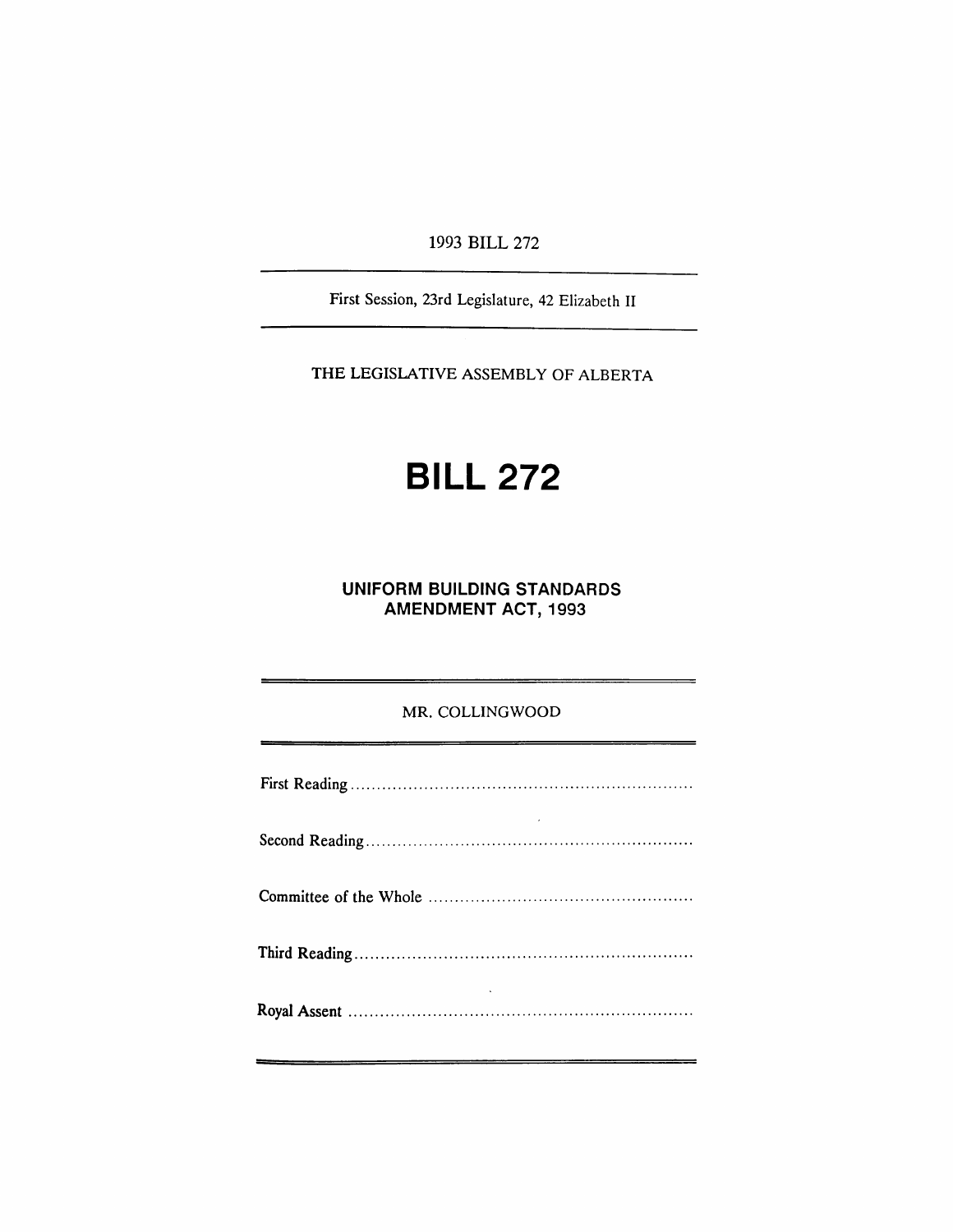*Bill 272 Mr. Collingwood*

# **BILL 272**

1993

#### **UNIFORM BUILDING STANDARDS AMENDMENT ACT, 1993**

*(Assented to* , 1993)

HER MAJESTY, by and with the advice and consent of the Legislative Assembly of Alberta, enacts as follows:

- *1 Unifonn Building Standards Act is amended* by *this Act.*
- *2* TIle *following is added after section 1:*

1.1 One of the purposes of this Act shall be the conservation of energy.

- 3 The *following is added after section 3(1)(i):*
	- G) with respect to the conservation of energy:

(i) prescribing the nature and manner of insulating any building or class of building so as to achieve greater energy efficiency, and

(ii) prescribing the nature and manner of mechanically ventilating any building or class of building.

*4* TIle *following is added after section 7:*

7.1(1) There shall be a task force, called the "Task Force on Energy Efficiency" the members of which shall be appointed by the Lieutenant Governor for such terms as the Lieutenant Governor thinks fit.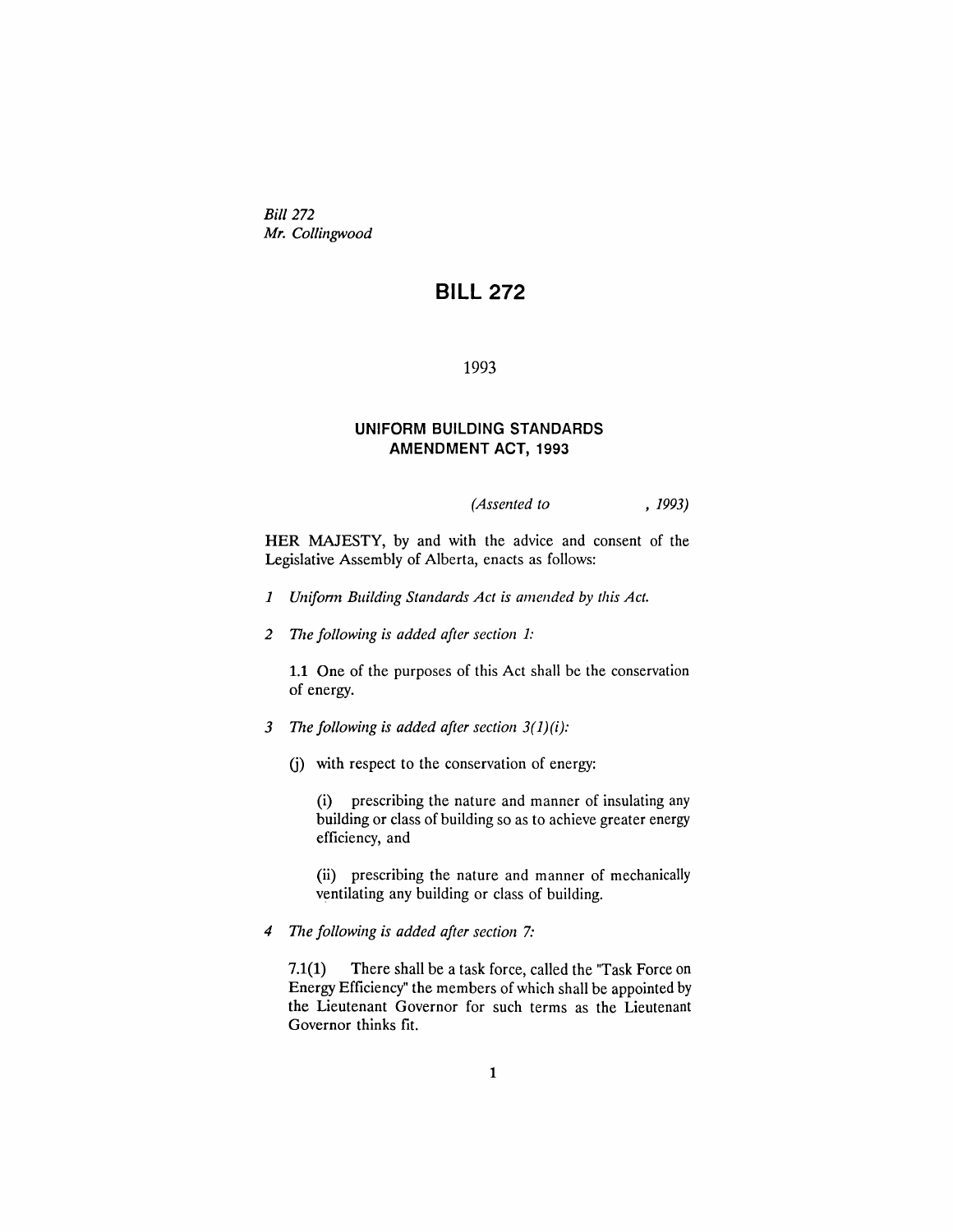### **Explanatory Notes**

*1 This Bill will amend Chapter U-4 of the Revised Statues ofAlbe/ta.*

*2 This amendment allows regulations to be made with respect to increasing the energy efficiency of buildings.*

 $\overline{\phantom{a}}$ 

*3 This amendment will create a task fOlre to make recommendations to the Lieutenant Govemor in COllncil on mattei'S related to energy efficiency.*